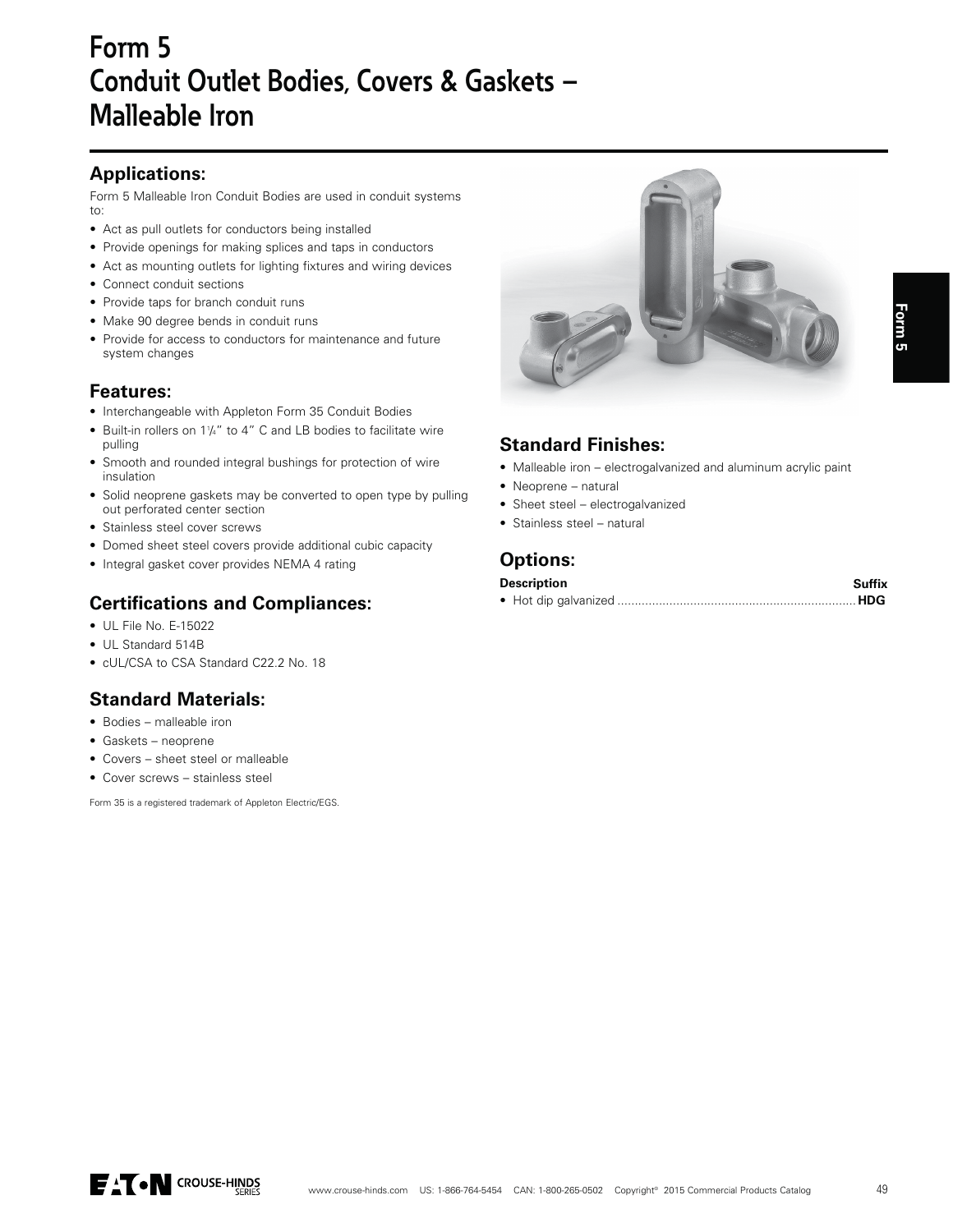# **Form 5 Conduit Outlet Bodies, Covers & Gaskets – Malleable Iron**

# **Options:**

#### **Description**

• SnapPack™ – packaged body and integral gasket cover‡ .............**CG** Available on all configurations (½" - 2")

#### **TYPE LB‡**

**Form 5**



| $Cat.$ #       | <b>Size</b>      | Internal<br>Vol. in<br>Cu. In. | Unit<br>Qty. | Wt. Lbs.<br><b>Per 100</b> | Max. No. of<br><b>Conductors</b> |
|----------------|------------------|--------------------------------|--------------|----------------------------|----------------------------------|
| LB50M          | $\frac{1}{2}$    | 4.5                            | 10           | 71                         | N/A                              |
| <b>LB75M</b>   | $\frac{3}{4}$ "  | 7.5                            | 10           | 97                         | 3 #6 AWG                         |
| LB100M         | 1 <sup>ii</sup>  | 12.5                           | 10           | 143                        | 3 #4 XHHW                        |
| LB125M*        | $1^{1}/4$ "      | 32.0                           | 5            | 287                        | 3 #2 XHHW                        |
| LB150M*        | $1\frac{1}{2}$ " | 35.3                           | 5            | 331                        | 3 #2 XHHW                        |
| <b>LB200M*</b> | 2"               | 73.0                           | 1            | 534                        | 3 #4/0 XHHW                      |
| <b>LB250M*</b> | $2\frac{1}{2}$ " | 142.0                          |              | 1105                       | 3 #300MCM XHHW                   |
| <b>LB300M*</b> | 3''              | 173.0                          |              | 1160                       | 3 #400MCM XHHW                   |
| <b>LB350M*</b> | $3\frac{1}{2}$ " | 292.0                          |              | 1989                       | 3 #500MCM XHHW                   |
| LB400M*1       | 4"               | 324.0                          |              | 2099                       | 3 #500MCM XHHW                   |

\*1¼" - 4″ LB and C bodies supplied with built-in rollers to facilitate wire pulling.<br>†Self-certified to #500MCM XHHW.

#### **TYPE LL‡**



| $Cat.$ #      | <b>Size</b>      | Internal<br>Vol. in<br>Cu. In. | Unit<br>Qty. | Wt. Lbs.<br>Per 100 | Max. No. of<br><b>Conductors</b> |
|---------------|------------------|--------------------------------|--------------|---------------------|----------------------------------|
| <b>LL50M</b>  | $\frac{1}{2}$    | 4.5                            | 10           | 76                  | N/A                              |
| <b>LL75M</b>  | $^{3}/_{4}$ "    | 7.5                            | 10           | 95                  | 3 #6 AWG                         |
| LL100M        | 1 <sup>II</sup>  | 12.5                           | 10           | 138                 | 3 #4 XHHW                        |
| <b>LL125M</b> | $1^{1}/4$        | 32.0                           | 5            | 309                 | 3 #2 XHHW                        |
| <b>LL150M</b> | $1\frac{1}{2}$ " | 33.0                           | 5            | 332                 | 3 #2 XHHW                        |
| <b>LL200M</b> | 2"               | 68.0                           | 1            | 497                 | 3 #4/0 XHHW                      |
| <b>LL250M</b> | $2\frac{1}{2}$ " | 142.0                          |              | 1105                | 3 #300MCM XHHW                   |
| <b>LL300M</b> | 3''              | 173.0                          |              | 1437                | 3 #350MCM XHHW                   |
| <b>LL350M</b> | $3^{1}/2$ "      | 292.0                          |              | 2321                | 3 #350MCM XHHW                   |
| <b>LL400M</b> | 4"               | 324.0                          |              | 2431                | 3 #350MCM XHHW                   |

### **TYPE C‡**

j,

Ī

Ī

**Suffix**



| $Cat.$ #     | Size             | Internal<br>Vol. in<br>Cu. In. | Unit<br>Otv. | Wt. Lbs.<br><b>Per 100</b> | Max. No. of<br><b>Conductors</b> |
|--------------|------------------|--------------------------------|--------------|----------------------------|----------------------------------|
| C50M         | $\frac{1}{2}$ "  | 4.5                            | 10           | 98                         | N/A                              |
| <b>C75M</b>  | $3/4$ "          | 7.5                            | 10           | 118                        | 3 #6 AWG                         |
| <b>C100M</b> | 1 <sup>II</sup>  | 12.5                           | 10           | 170                        | 3 #4 XHHW                        |
| $C125M*$     | $1\frac{1}{4}$   | 35.0                           | 5            | 309                        | 3 #2 XHHW                        |
| C150M*       | $1\frac{1}{2}$ " | 35.3                           | 5            | 368                        | 3 #1/0 XHHW                      |
| C200M*       | 2"               | 75.0                           |              | 552                        | 3 #4/0 XHHW                      |
| C250M*       | $2^{1}/2$ "      | 153.0                          |              | 1216                       | 3 #300MCM XHHW                   |
| C300M*       | 3"               | 181.0                          |              | 1437                       | 3 #350MCM XHHW                   |
| C350M*       | $3^{1}/2$ "      | 290.0                          |              | 2210                       | 3 #350MCM XHHW                   |
| C400M*       | $\overline{4}$ " | 320.0                          |              | 2321                       | 3 #350MCM XHHW                   |
|              |                  |                                |              |                            |                                  |

\*11/4" - 4" LB and C bodies supplied with built-in rollers to facilitate wire pulling.

#### **TYPE LR‡**



| <b>Size</b>      | Internal<br>Vol. in<br>Cu. In. | Unit<br>Oty. | Wt. Lbs.<br>Per 100 | Max. No. of<br><b>Conductors</b> |
|------------------|--------------------------------|--------------|---------------------|----------------------------------|
| $\frac{1}{2}$ "  | 4.5                            | 10           | 71                  | N/A                              |
| $3/4$ "          | 7.5                            | 10           | 100                 | 3 #6 AWG                         |
| 1 <sup>II</sup>  | 12.5                           | 10           | 157                 | 3 #4 XHHW                        |
| $1\frac{1}{4}$   | 32.0                           | 5            | 332                 | 3 #2 XHHW                        |
| $1\frac{1}{2}$ " | 35.3                           | 5            | 345                 | 3 #2 XHHW                        |
| 2"               | 68.0                           |              | 626                 | 3 #4/0 XHHW                      |
| $2\frac{1}{2}$ " | 142.0                          |              | 1105                | 3 #300MCM XHHW                   |
| 3''              | 173.0                          |              | 1437                | 3 #350MCM XHHW                   |
| $3^{1}/2$ "      | 292.0                          |              | 2321                | 3 #350MCM XHHW                   |
| 4"               | 324.0                          |              | 2500                | 3 #350MCM XHHW                   |
|                  |                                |              |                     |                                  |

#### **TYPE T‡**



| $Cat.$ #     | Size             | Internal<br>Vol. in<br>Cu. In. | Unit<br>Oty. | Wt. Lbs.<br><b>Per 100</b> | Max. No. of<br><b>Conductors</b> |
|--------------|------------------|--------------------------------|--------------|----------------------------|----------------------------------|
| T50M         | $\frac{1}{2}$ "  | 6.0                            | 10           | 111                        | N/A                              |
| T75M         | $\frac{3}{4}$ "  | 9.5                            | 10           | 137                        | 3 #6 AWG                         |
| T100M        | $1$ "            | 15.0                           | 10           | 196                        | 3 #4 XHHW                        |
| T125M        | $1\frac{1}{4}$   | 33.0                           | 5            | 332                        | 3 #2 XHHW                        |
| T150M        | $1\frac{1}{2}$ " | 36.0                           | 5            | 368                        | 3 #1 XHHW                        |
| <b>T200M</b> | 2"               | 76.0                           |              | 663                        | 3 #4/0 XHHW                      |
| T250M        | $2^1/2''$        | 142.0                          |              | 1271                       | 3 #300MCM XHHW                   |
| <b>T300M</b> | 3"               | 173.0                          |              | 1547                       | 3 #350MCM XHHW                   |
| T350M        | $3^{1}/2''$      | 292.0                          |              | 2542                       | 3 #350MCM XHHW                   |
| T400M        | $4$ "            | 324.0                          |              | 2542                       | 3 #350MCM XHHW                   |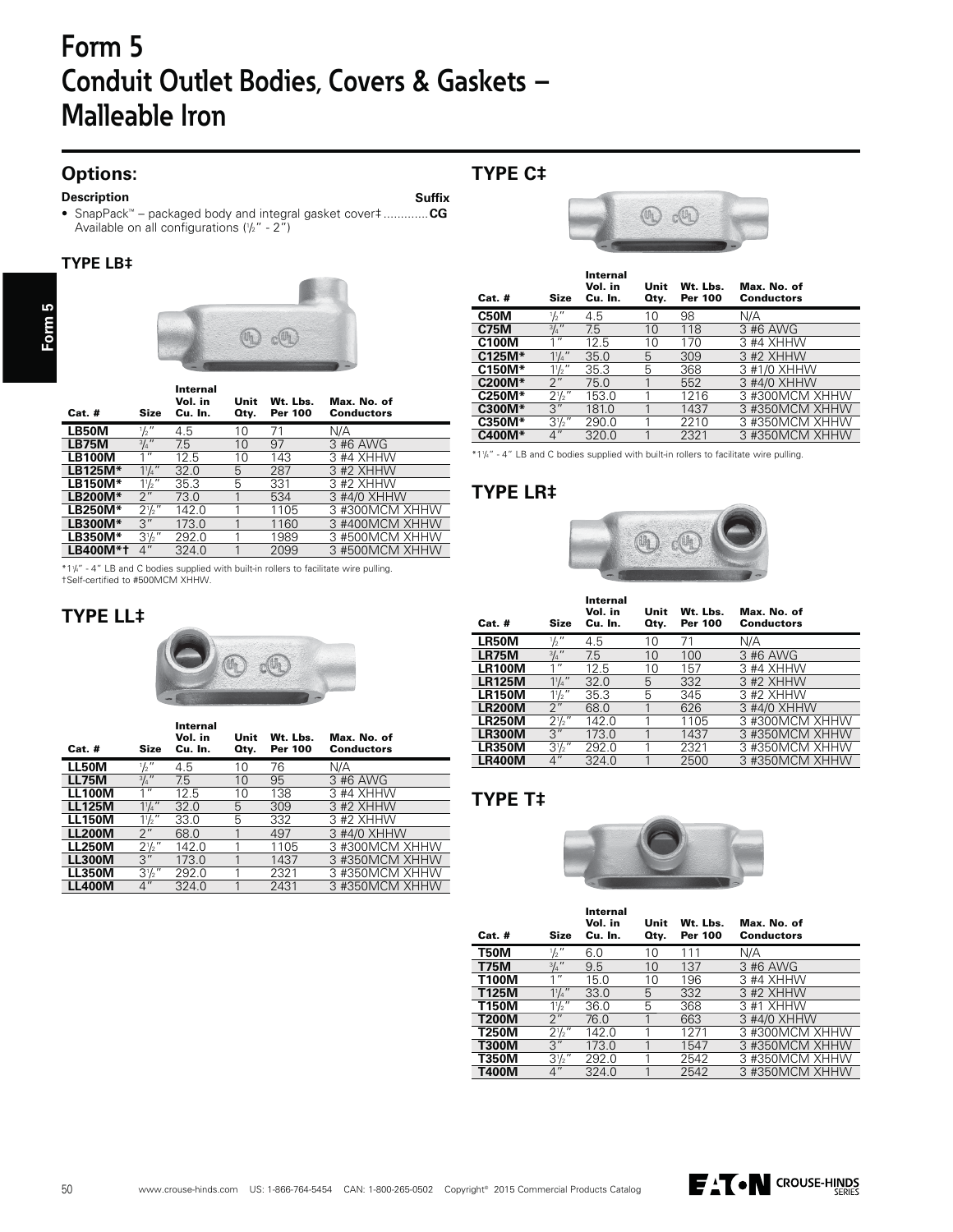# **Form 5 Conduit Outlet Bodies, Covers & Gaskets – Malleable Iron**

# **TYPE TB‡**



| <b>Cat. #</b> | Size             | Internal<br>Vol. in<br>Cu. In. | Unit<br>Qty. | Wt. Lbs.<br><b>Per 100</b> | Max. No. of<br><b>Conductors</b> |
|---------------|------------------|--------------------------------|--------------|----------------------------|----------------------------------|
| TB50M         | $\frac{1}{2}$ "  | 6.0                            | 10           | 88                         | N/A                              |
| <b>TB75M</b>  | $^{3}/_{4}$ "    | 9.5                            | 10           | 120                        | 3 #6 AWG                         |
| <b>TB100M</b> | 11               | 15.0                           | 10           | 197                        | 3 #6 AWG                         |
| <b>TB125M</b> | $1^{1}/_{4}$ "   | 33.0                           | 5            | 342                        | 3 #6 AWG                         |
| <b>TB150M</b> | $1\frac{1}{2}$ " | 36.0                           | 5            | 420                        | 3 #4 XHHW                        |
| <b>TB200M</b> | 2 <sup>''</sup>  | 76.0                           |              | 691                        | 3 #1/0 XHHW                      |

**TYPE X‡**



| $Cat.$ #     | <b>Size</b>      | Internal<br>Vol. in<br>Cu. In. | Unit<br>Qtv. | Wt. Lbs.<br><b>Per 100</b> | Max. No. of<br><b>Conductors</b> |
|--------------|------------------|--------------------------------|--------------|----------------------------|----------------------------------|
| <b>X50M</b>  | $\frac{1}{2}$ "  | 6.0                            | 10           | 139                        | N/A                              |
| <b>X75M</b>  | $^{3}/_{4}$ "    | 9.5                            | 10           | 172                        | 3 #6 AWG                         |
| <b>X100M</b> | 111              | 15.0                           | 10           | 247                        | 3 #4 XHHW                        |
| <b>X125M</b> | $1\frac{1}{4}$ " | 33.0                           | 5            | 416                        | 3 #2 XHHW                        |
| <b>X150M</b> | $1\frac{1}{2}$ " | 36.0                           | 5            | 463                        | 3 #1/0 XHHW                      |
| <b>X200M</b> | 2"               | 76.0                           |              | 833                        | 3 #4/0 XHHW                      |

### **SHEET STEEL COVERS**



| <b>Cat. #</b> | <b>Size</b>                           | Unit<br>Qty. | Wt. Lbs.<br><b>Per 100</b> |  |
|---------------|---------------------------------------|--------------|----------------------------|--|
| <b>K50S</b>   | $\frac{1}{2}$ "                       | 50           | 9                          |  |
| <b>K75S</b>   | $^{3}/_{4}$ "                         | 50           | 13                         |  |
| <b>K100S</b>  | 111                                   | 25           | 19                         |  |
| <b>K125S</b>  | $1\frac{1}{4}$ " and $1\frac{1}{2}$ " | 20           | 31                         |  |
| <b>K200S</b>  | $\bigcap$                             | 5            | 50                         |  |
| <b>K250S</b>  | $2\frac{1}{2}$ and 3"                 | 5            | 94                         |  |
| <b>K350S</b>  | $3\frac{1}{2}$ and 4"                 | 5            | 138                        |  |
|               |                                       |              |                            |  |

# **CAST IRON COVERS**



| $Cat.$ #      | <b>Size</b>                           | Unit<br>Qty. | Wt. Lbs.<br><b>Per 100</b> |             |
|---------------|---------------------------------------|--------------|----------------------------|-------------|
| K50CM         | $\frac{1}{2}$ "                       | 50           | 23                         |             |
| <b>K75CM</b>  | $^{3}/_{4}$ "                         | 50           | 31                         | <b>Form</b> |
| <b>K100CM</b> | 11                                    | 25           | 41                         |             |
| <b>K125CM</b> | $1\frac{1}{4}$ " and $1\frac{1}{2}$ " | 20           | 91                         | ъ           |
| <b>K200CM</b> | つ"                                    | 5            | 208                        |             |
| <b>K250CM</b> | $2\frac{1}{2}$ and 3"                 | 5            | 358                        |             |
| <b>K350CM</b> | $3\frac{1}{2}$ " and 4"               | 5            | 550                        |             |
|               |                                       |              |                            |             |

## **NEOPRENE GASKETS – PERFORATED CENTER**



| $Cat.$ #      | <b>Size</b>                           | Unit<br>Qty. | Wt. Lbs.<br><b>Per 100</b> |
|---------------|---------------------------------------|--------------|----------------------------|
| <b>GK50N</b>  | $\frac{1}{2}$ "                       | 100          | 2.0                        |
| <b>GK75N</b>  | $\frac{3}{4}$ "                       | 100          | 2.0                        |
| <b>GK100N</b> | $\overline{ }$                        | 50           | 2.9                        |
| <b>GK125N</b> | $1\frac{1}{4}$ " and $1\frac{1}{2}$ " | 25           | 5.0                        |
| <b>GK200N</b> | $\bigcap$                             | 25           | 8.0                        |
| <b>GK250N</b> | $2\frac{1}{2}$ " and 3"               | 25           | 16.0                       |
| <b>GK350N</b> | $3\frac{1}{2}$ " and 4"               | 25           | 26.4                       |

# **INTEGRAL GASKET COVER – SHEET STEEL**



|               |                                       | Unit | Wt. Lbs.       |
|---------------|---------------------------------------|------|----------------|
| $Cat.$ #      | <b>Size</b>                           | Qty. | <b>Per 100</b> |
| <b>K50SG</b>  | $\frac{1}{2}$ "                       | 50   | 14             |
| <b>K75SG</b>  | $\frac{3}{4}$ "                       | 50   | 16             |
| <b>K100SG</b> | 11                                    | 25   | 46             |
| <b>K125SG</b> | $1\frac{1}{4}$ " and $1\frac{1}{2}$ " | 20   | 62             |
| <b>K200SG</b> | 2''                                   | 5    | 70             |
| <b>K250SG</b> | and $3''$<br>$2^{1/2}$                | 5    | 190            |
| <b>K350SG</b> | $3\frac{1}{2}$ and 4"                 | 5    | 340            |